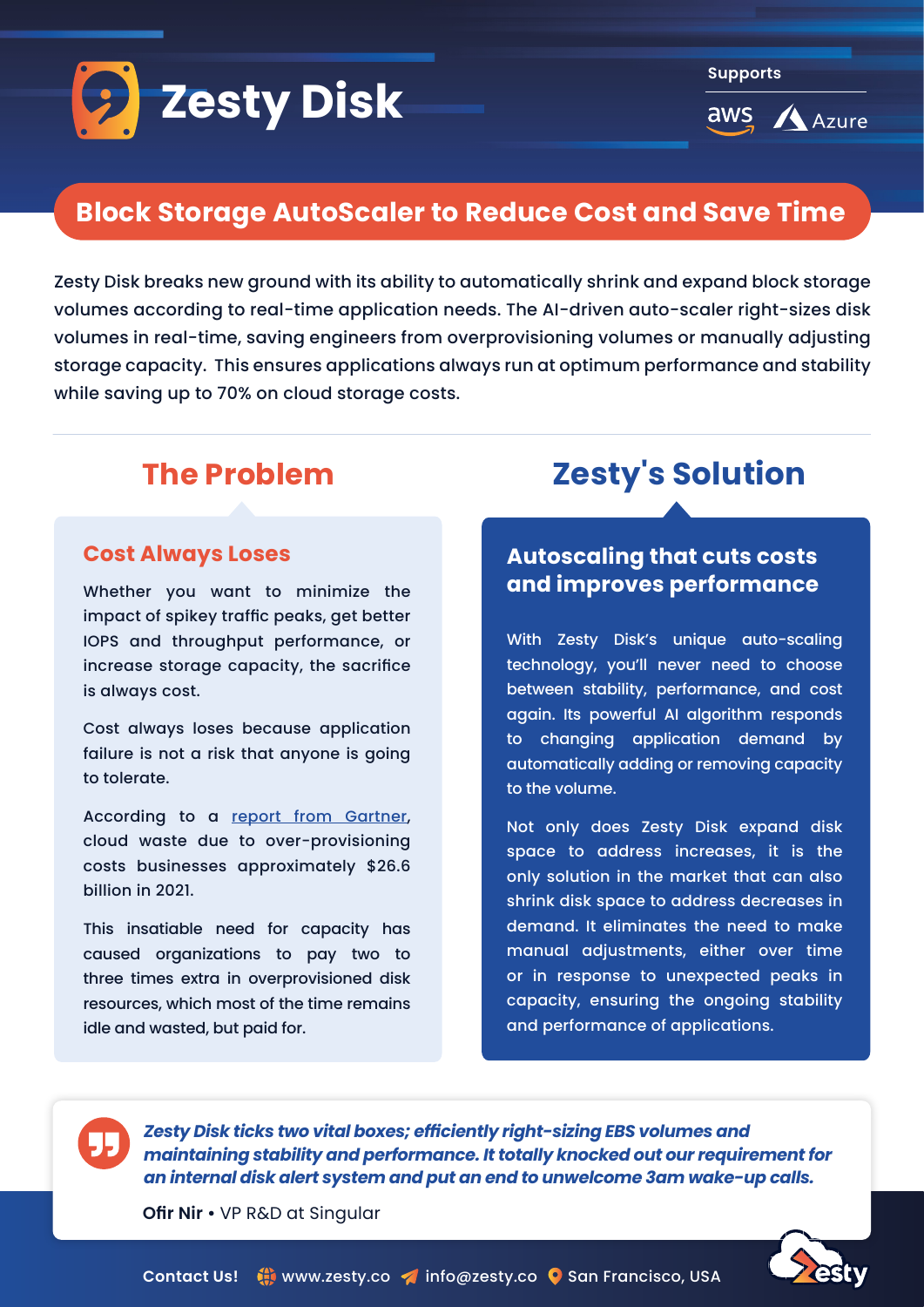

**Supports**



# **AutoScaler So, Why Zesty's AutoScaler?**

volumes EBS of sizing-right Automatic Automatic Automatic Automatic Automatic Automatic Automatic Automatic Au



Automatic Right-Sizing: Block volumes shrink and expand in line with dynamic and  $\overline{X} \overline{O}$  fluctuating application needs, without requiring any downtime to extend or release space. Your engineers no longer have to babysit the cloud. EBS into visibility and monitoring time-Real



**Dramatically Reduce Block Storage Costs:** Zesty Disk saves users on average 50% on cloud storage costs without any human input.



Efficient Block-Storage Utilization: Relieve engineers from approximating how much data will be needed to run applications. As Zesty Disk scales synchronously with your application, the  $\blacksquare$  necessity to guess capacity needs becomes obsolete.



**Improved IOPS Performance:** Get an IOPS and throughput performance boost by leveraging multiple smaller-sized storage volumes that each have their own burst capacity, instead of using one large storage volume, get an IOPS and throughput performance boost by leveraging multiple smaller-sized storage volumes that each have their own burst capacity. Autoscaler Storage Cloud



Prevent Block Storage Failure: No more "out of disk" failures or downtime to extend disk space for jobs that create sporadic loads of data or when there is unexpected fluctuation.<br>' Zesty Disk issues an alert when the disk size has dramatically increased. guarantee back-buy free-Risk e for jobs that create sporac



downtime Zero

Real-Time Monitoring and Visibility: With granular visibility into cloud infrastructure, remove idle or rarely used object storage and monitor block storage for volume fluctuations.



No lmpact on Application Performance: The process of extending and shrinking the disk requires minimal CPU and doesn't cause any discernable impact on application performance. effort engineering Zero



**Security Guaranteed:** Firstly, Zesty Disk is never exposed to data in storage, only meta-data and usage metrics are collected, which is sent unidirectionally to Zesty's back-end. Secondly, when action needs to be taken, the command is sent to the appropriate IAM role on the Instance. Zesty is GDPR and CCPA compliant.



performance and stability application Maintains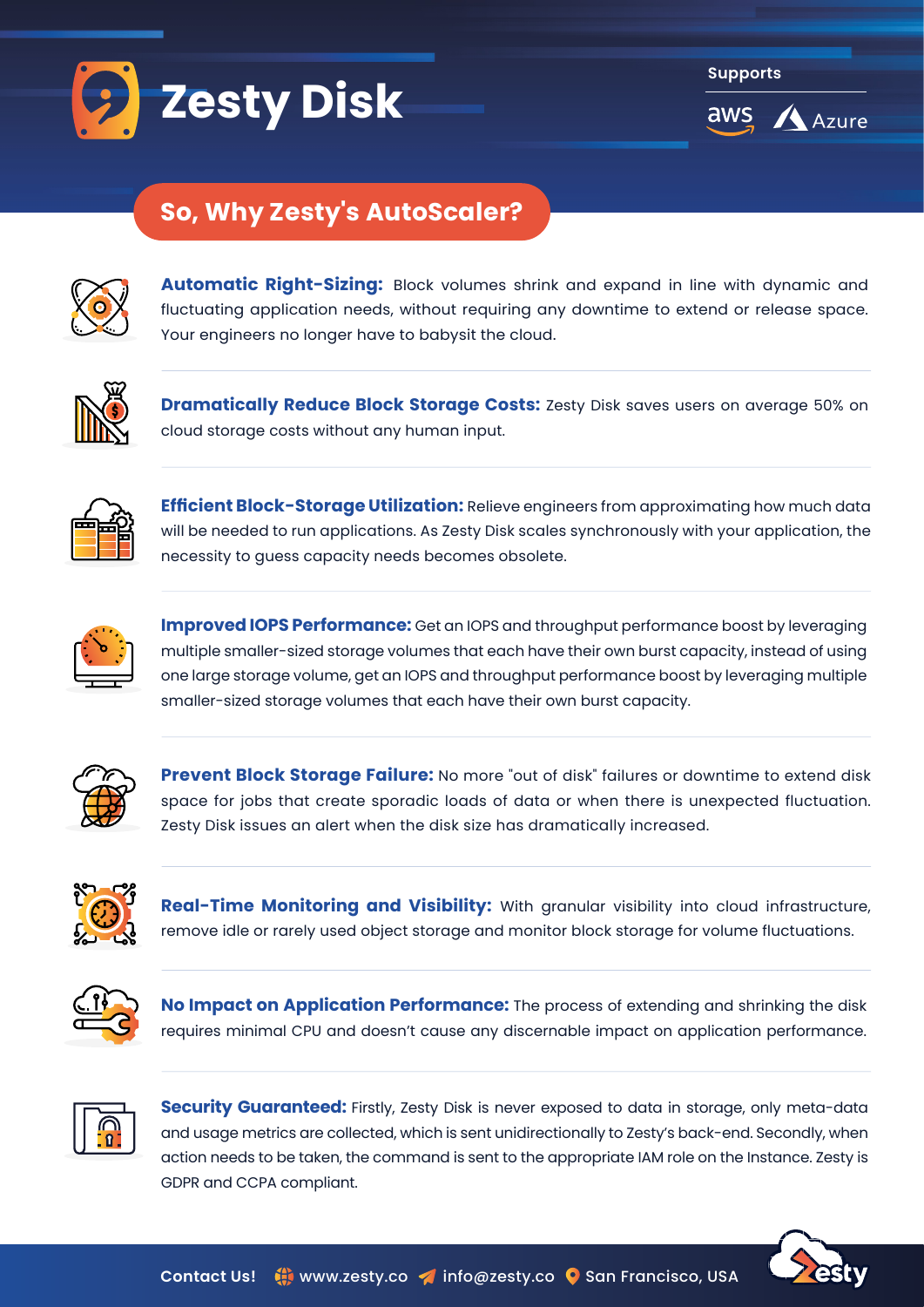

**Supports**



## **How does Zesty Disk Work?**

Zesty creates a virtual disk for the storage file system which consists of several small storage volumes. Since Zesty Disk leverages the native cloud provider block storage devices (AWS EBS/ Azure Managed disk), your native tools, procedures, and SLAs are unchanged, while you remain the owner of your data and the only one that has access to it.

**2**

**3**

**RO PIUS JSERS** 

**1**

Zesty Disk continuously tracks usage metrics (Capacity, IOPS, and Read/Write Throughput) as well as Instance and disk metadata (such as instance type, disk type, volume names, etc) which are sent unidirectionally to Zesty's backend.

The usage and metadata metrics are then processed by an AI model which generates a behavioral profile on the instance volume. It uses this profile to predict the usage patterns and fluctuations of the disk to ensure that it has optimal IOPS and throughput for any scenario.



Boosting application performance, Zesty Disk puts block storage into overdrive. The storage optimizer improves IOPS and throughput performance by 300%, providing direct value to the user experience. The solution achieves this by decoupling large filesystem volumes into a series of multiple volumes that each deliver an IOPS boost. Involving auto-scaling technology, Zesty Disk automatically shrinks and expands volumes, achieving storage right-sizing, stability, and dramatically reducing cost.

**Curious? Find out more!** 

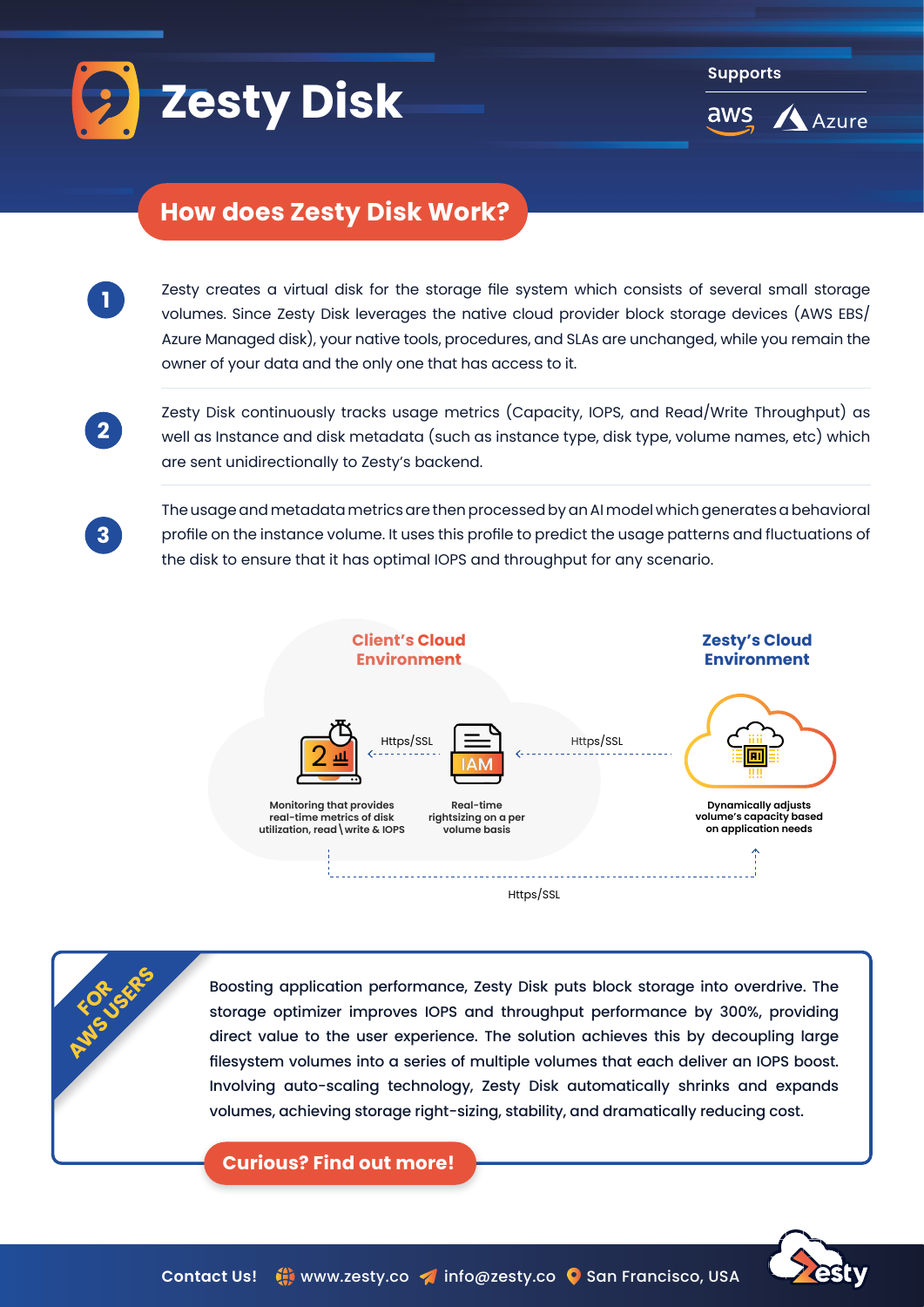

**Supports**aws

Azure

#### **How does Zesty Disk Work?**

- When the instance dictates that a change in capacity is required, Zesty's backend issues an API command to the cloud provider with the appropriate action. It then sends an update request to the Zesty Disk handler on the instance to adjust capacity.
- As the application needs more storage another small disk can be added or the disk can be extended. When the application requires less storage, the small volume is detached, shrinking the available capacity. **5**

**6**

**4**

- Zesty Disk continuously balances disk volumes to ensure that the storage capacity is maintained. So for example, a disk volume of 100G is replaced with multiple disks of smaller volumes, say of 50G, 35G, and 15G. Once this is achieved it can then evict a disk, where a smaller volume can be cleared up, and its data moved over to other disks before it's moved out.
- **2esty Disk leaves a buffer of 10-15% above the needed capacity,** so there is no concern that storage capacity will ever fall short. **7**
- Every action is logged in the audit log and an alert can be sent to the environment's Slack or Teams channel. Zesty Disk's **algorithm** continues to constantly monitor the environment and responds to fluctuations in minutes. **8**